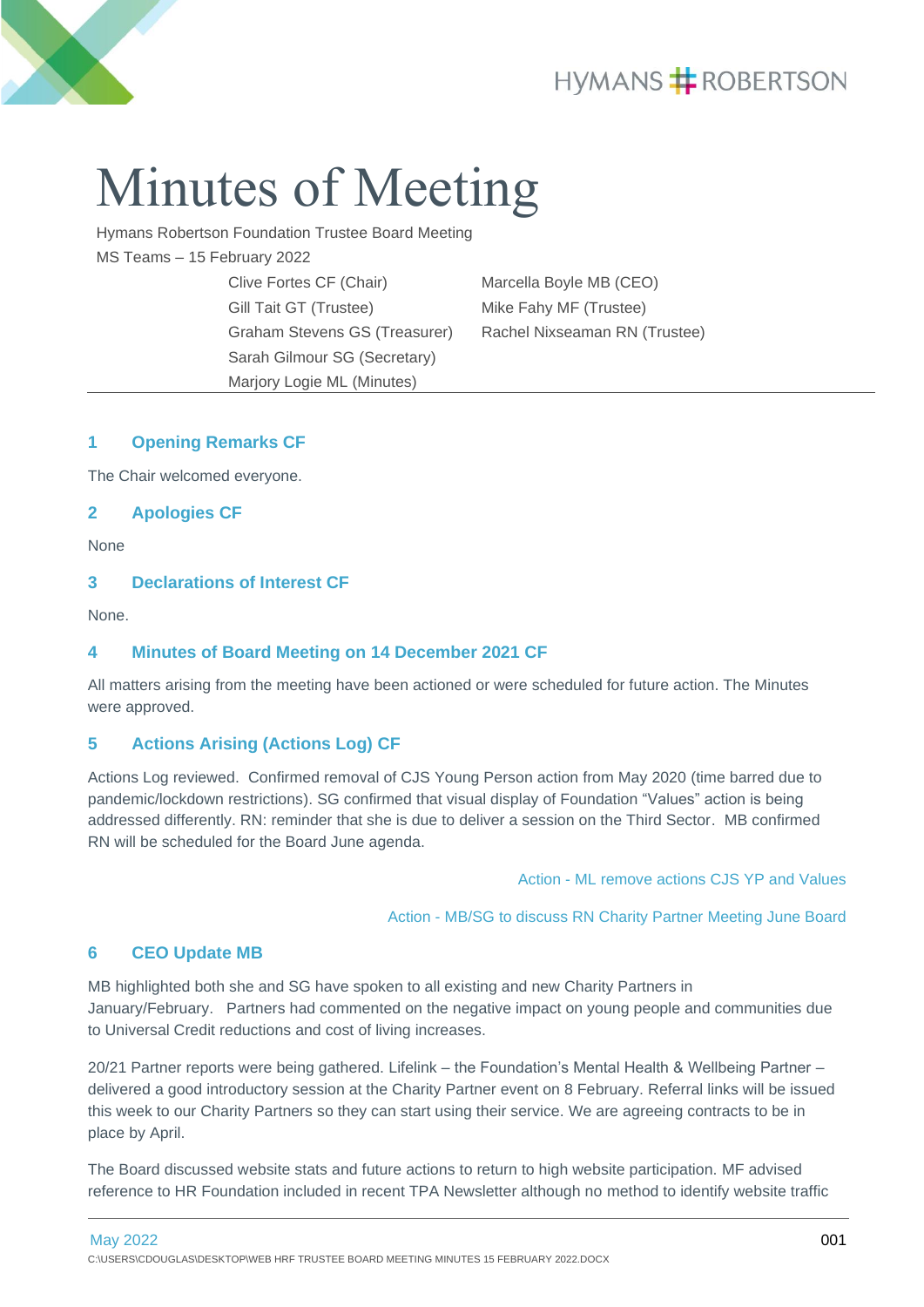directly from this. KH suggested reviewing charity platforms to see what they are doing and identify opportunities to partner with other charities.

Action – MB/KH to discuss website performance

#### **6b HRF Bursary Interim Update MB**

MB provided a further update on Bursary deployment. A full year report will be prepared for April Board meeting. MB will produce an Impact Report on the full 18 months of Bursary funding, focussing on lessons learned and to highlight the stories from young people.

All partners are recording high numbers of approved applications for travel, subsistence and utility bills, along with accommodation and driving lessons.

The Board was asked to approve Bursary funding for 2022/23 (as set out in the 3-5 year financial forecast). The Board approved recommended Bursary funding for 2022/23.

#### **7 Charity Partner Update – Tommy McDade of Barnardo's**

CF welcomed Tommy to the meeting. Tommy provided an update on Barnardo's and a consistent return to normal face to face support for children, young people, and families across the UK. Barnardo's is focussing on reaching young people who most need help with employability support and skills. The Trustees discussed the current, future challenges for young people and the Scottish/UK government funding environment for employability.

Tommy thanked the Board for all their support and looks forward to continuing with the Foundation in the future.

#### **8 Budget and 3-year Forecast GS**

GS shared Foundation Budget Plan for 22-25 financial period with anticipated contribution from Hymans Robertson LLP. He highlighted key points in the Budget and the Board's intention to reduce reserves to the level agreed in the Reserves Policy.

The Board discussed capacity, future plans and resourcing required to effectively deliver strategy via charity partners. The Board confirmed its commitment to investing in purpose led organisations and impact.

MB confirmed 3-year funding arrangements will be presented at the April Board, noting that the 21/22 Full Year report will highlight that future demand for Bursary funding will be more visible. This can be revisited with the Board mid-year to review whether any funding arrangements need adjusting.

Action – ML to remove Budget Action from August 2021

GS will provide further update on the budget at the next Board Meeting.

Action – ML to add Budget update to April agenda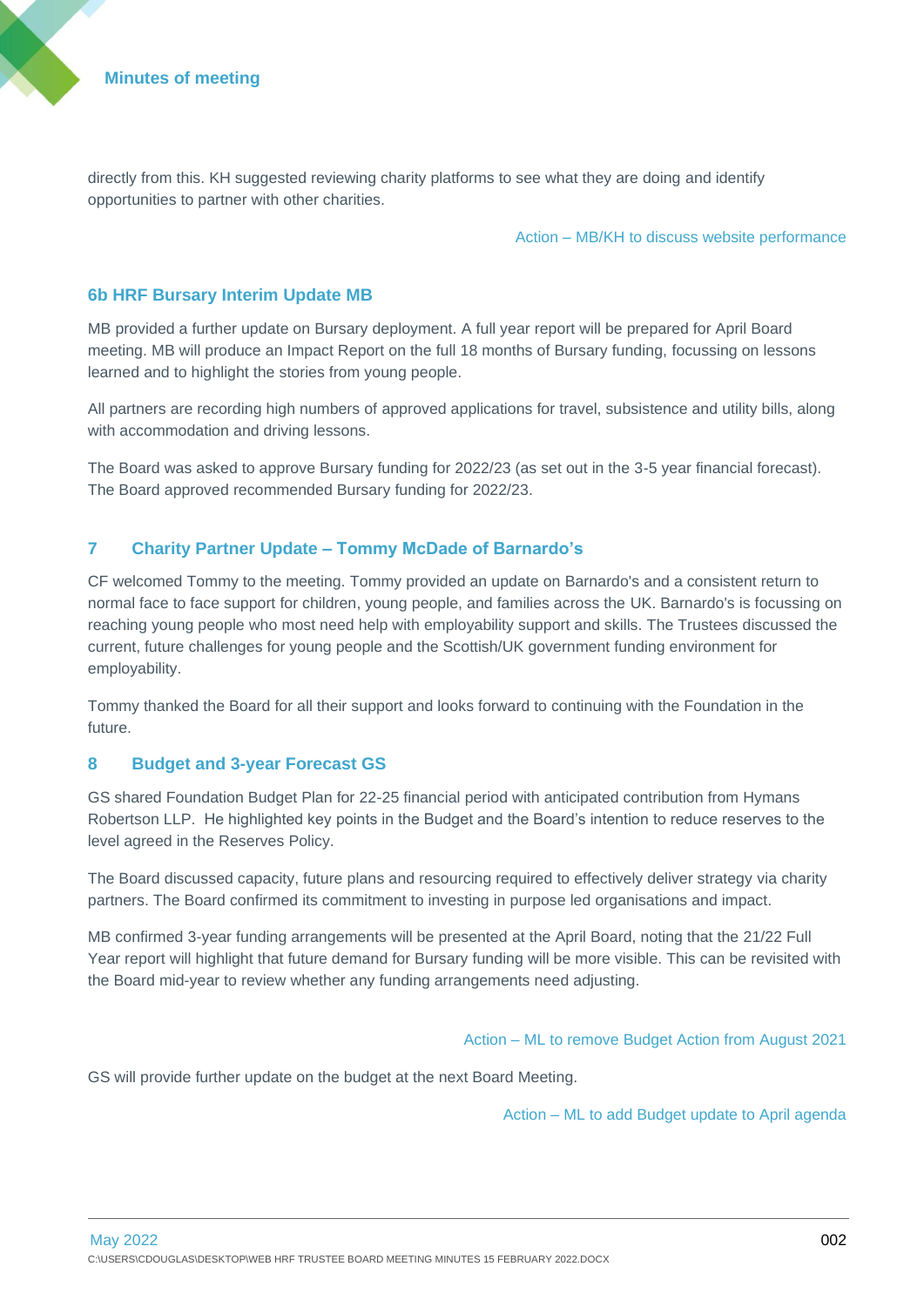#### **9 Board Workshop 28 September 2021 follow up paper SG**

Following on from actions agreed at the September Workshop, links to CPD related materials and upcoming opportunities for learning are now shared in the Agenda, Forward Board Plan and Minutes. It was also agreed to create two sub committees focusing on volunteering and impact and insights; Terms of Reference are being prepared for trustee review. Trustees are asked to consider putting themselves forward as chair(s) to lead each committee. The committees will be held twice yearly, out with Board Meetings and will provide an opportunity to focus in more detail on activity in these two key areas.

Action – SG draft ToR paper

Action – Committee Chair nominations - All

The Board are also asked to consider what support they can provide to Charity Partners in terms of advocacy and introductions to clients and connections.

#### Action – All

**Strategic Delivery**. At the workshop the Board agreed their aim to reach more partners; the Foundation is entering agreements with 3 new partners at the start of the upcoming financial year – in response to challenge from the Board, Lifelink is being brought in sooner to provide MHWB support. A further charity refresh exercise (identifying other future charity partners) will be undertaken by September.

**Resourcing**: There was challenge from the Board ref: support to additional partners without diluting the breadth and depth of our current relationship management. The Board discussed resource implications from April 2023 onwards. GS confirmed proposed resource cost is included in the 3-year forecast.

Action – CF and GT meeting to discuss resource

#### **10 Review of Risk Register SG**

RN shared advice on Third Sector Cyber Security. Noted by the Foundation and confirmed with HR LLP that all cyber security policy/protocols are extended to the Foundation.

Action – SG to circulate

#### **11 Website Stats and Updates (Information only)**

#### **12 Volunteering Update SG**

SG highlighted the future plan as LLP colleagues returned to workplace and volunteering. Meeting next week with HH to support and encourage engagement.

Action – SG/PH update at next meeting

#### **13 Supporting Documentation (Noting)**

- **14 Charity Partner Round up (Reviewing)**
- **15 AOB.**

ML gave an update on a December 2021 GDPR issue.